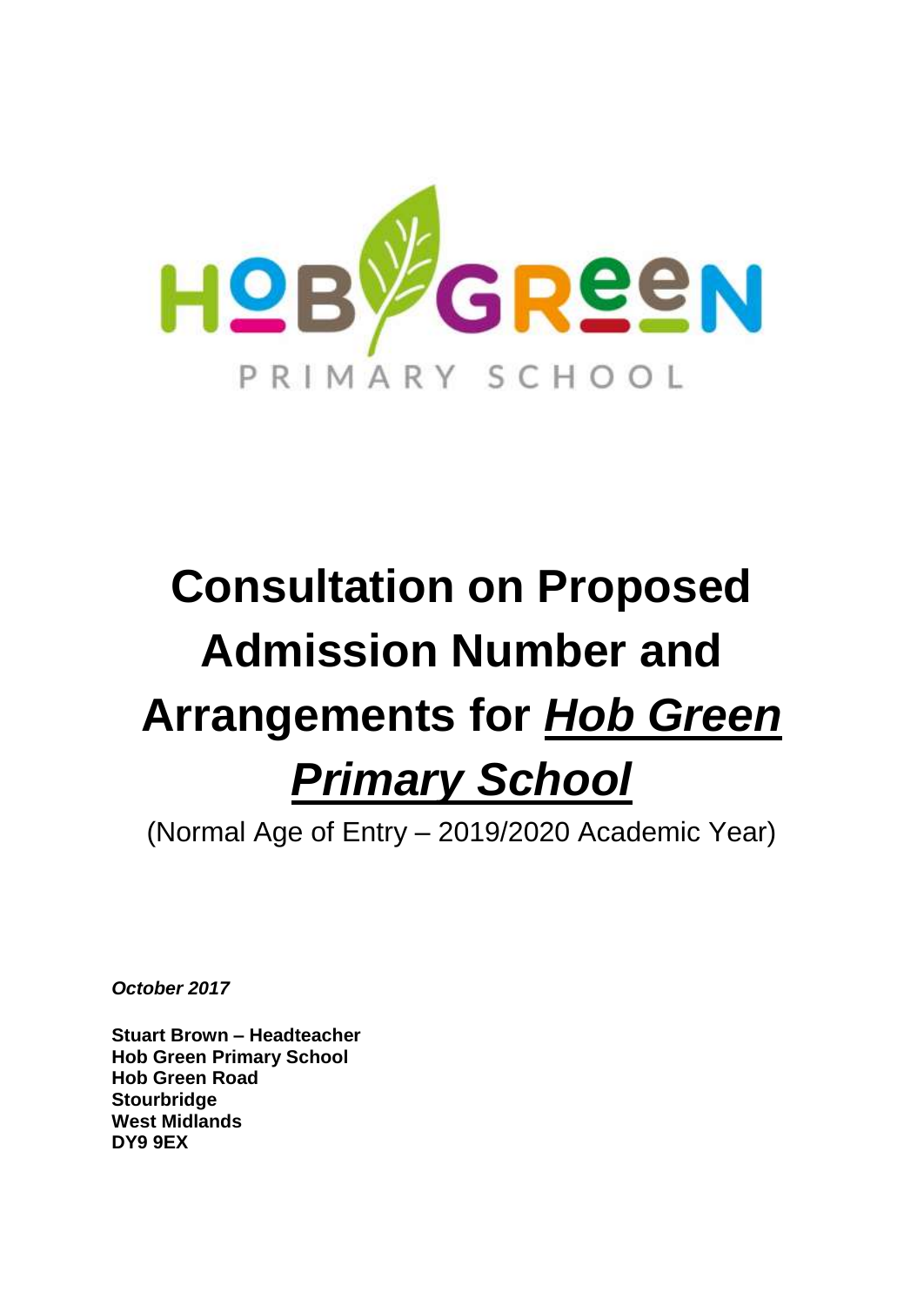Hob Green Primary School is part of drb Multi Academy Trust.

Hob Green Primary School follows Dudley Council's Admission Policy and employs the council to oversee the running of the admissions process, in line with its policy.

#### **Document Summary**

#### **Principles:**

Hob Green Primary School has an Inclusive Education Policy which aims to maximise the opportunity to meet parental preference and to meet the individual needs of children wherever possible.

Hob Green Primary School does not support the use of selective admissions policies based on aptitude or academic achievement.

The admission arrangements set by the governing body ensures that the process if fair and equitable for all.

# **Legal Context:**

- School Standards and Framework Act 1998 as amended by the Education Act 2002
- The Education (Co-ordination of Admission Arrangements) (Primary Schools)(England)(Amendment) Regulations 2012
- The Education (Admission of Looked After Children)(England)Regulations 2005
- School Admissions Code 2014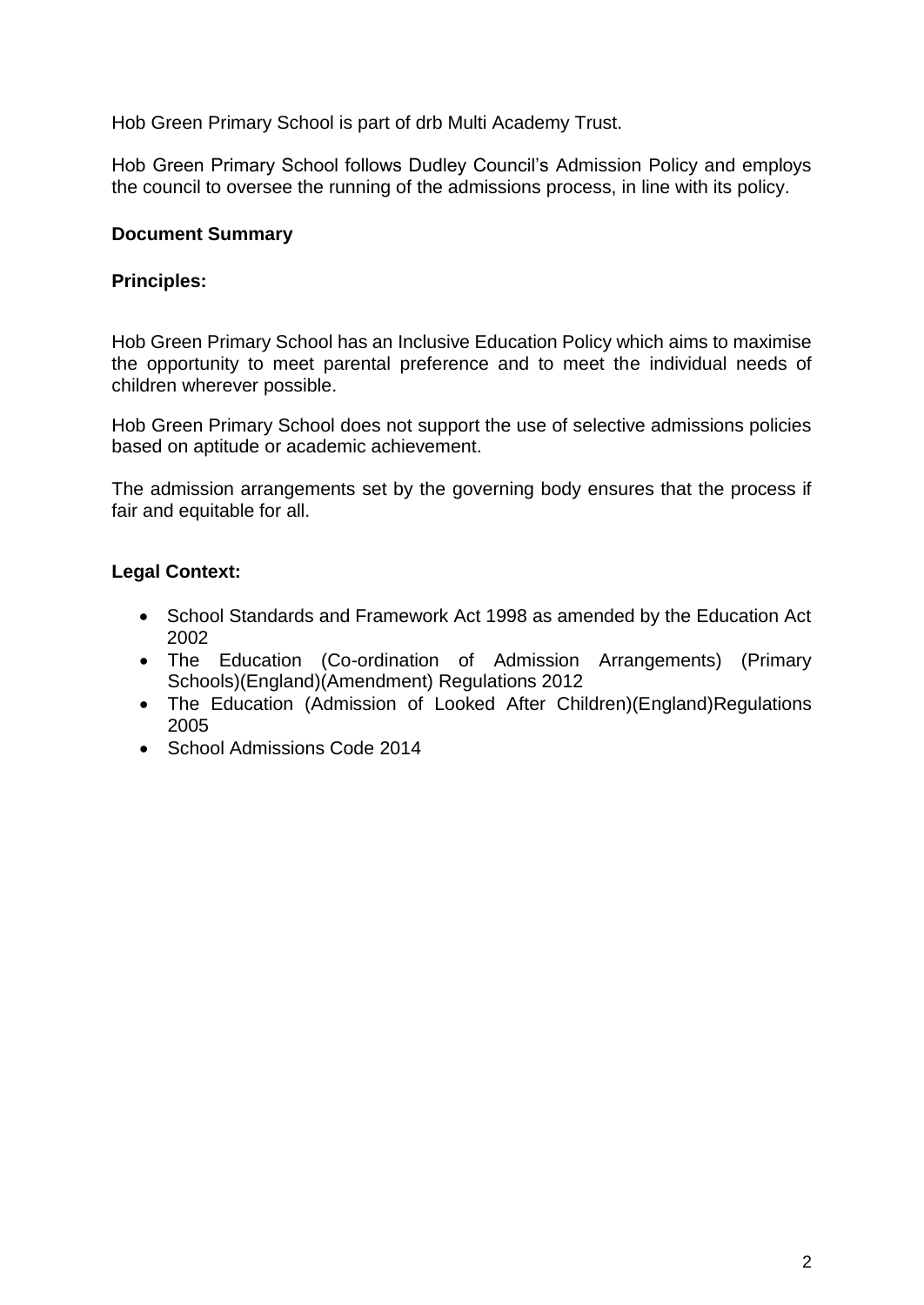# **Proposed School Admissions Policy for Normal Age of Entry in Academic Year 2019/2020**

Published Admission Number: 30

*Children will not be discriminated against as laid down by the Sex Discrimination Act 1975, The Race Relations Act 1976 as amended by the Race Relations (Amendment) Act 2000, The Human Rights Act 1998 and The Special Educational Needs and Disability Discrimination Act 2005 and The Equality Act 2010.*

**All preferences, regardless of ranking, will be assessed against the following criteria to allocate the available places where more applications are received than can be accommodated.**

- a) First priority for admission shall be given to relevant looked after children or children who were previously looked after but immediately after being looked after became subject to an adoption, residence, or special guardianship order. See notes below.
- b) Second priority for admission shall be given to children with a "serious and ongoing medical condition" where Hob Green Primary School is the most appropriate school to meet the condition.

*(Parents must provide supportive information from their child's Hospital Consultant at the time of application in order to be considered under this criteria. This supportive information should include information about the needs of the child and should detail the difficulties the child would experience if they attended another school. Parents should also indicate why* Hob Green Primary School is *the most appropriate to meet their child's medical condition rather than any other school. The Governing Body will not seek to obtain medical evidence on behalf of parents.)*

- c) Third priority for admission shall be given to children who have a brother/sister, half brother/sister (where the children share one common parent), or step-brother / step-sister, living at the same address and who will still be attending Hob Green Primary School in the academic year 2019/2020.
- d) Any places that remain available once the above applicants have been admitted, will be filled according to those children who live closest to the school, determined by a straight-line measurement in metres, from the home address to the main entrance of the school.

**Notes**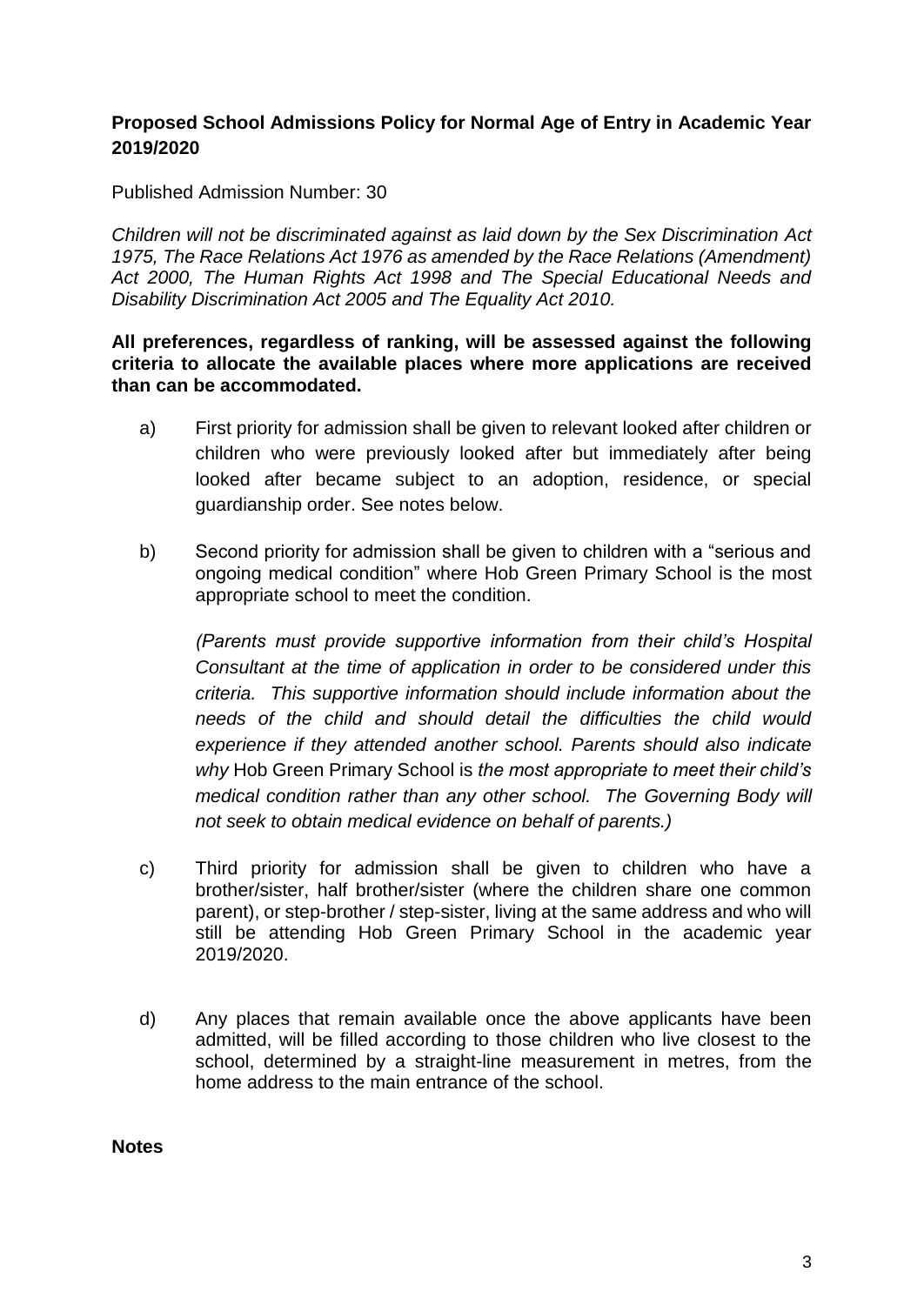- Relevant looked after children means children who are looked after by a local authority in accordance with section 22 (1) of the Children Act 1989 and who is (a) in care of a Local Authority, or (b) being provided with accommodation by a Local Authority in the exercise of their social services functions.
- An adoption order is an order under section 46 of the Adoptions and Children Act 2002. A residence order is an order settling the arrangements to be made as to the person with whom the child is to live under section 8 of the Children Act 1989. Section 14A of the Children Act 1989 defines a special guardianship order as an order appointing one or more individuals to be a child's special guardian (or special guardians).
- In accordance with legislation, a child with a Education Health Care Plan (EHCP) will be offered a place if the school is named in the EHCP as the most appropriate to meet the child's individual needs, this may reduce the amount of places available for children who do not have an EHCP.
- Any child not obtaining a place will be advised about the independent appeals process.
- Definition of brother or sister also relates to adopted or fostered children living at the same home address.
- The home address is considered to be the child's (along with their parents') genuine principal place of residence at the time of the allocation of places i.e. where they are normally and regularly living. If a child is resident with friends or relatives (for reasons other than guardianship), the friends or relative's address will not be considered for allocation purposes.
- Where parents have shared responsibility for a child, and the child lives with both parents for part of the school week, then the home address will be determined as the address where the child lives for the majority of the school week. Parents will be required to provide documentary evidence to support the address they wish to be considered for allocation purposes. At least one item of proof must demonstrate where the child lives. It is expected that parents will agree on school places before an application is made, and it may be necessary to request evidence from you to confirm that this is the case. The School is not in a position to intervene in disputes between parents over school applications and will request that these are resolved privately.
- Special conditions will apply in the event that one child from a set of twins or triplets does not gain admission to the preferred school through the admissions criteria. The Governing Body will exceed the admission number prevent separation of twins / triplets.
- Random allocation will be used as a tie-break in category d above to decide who has the highest priority for admission if the distance between two children's homes and the school is the same.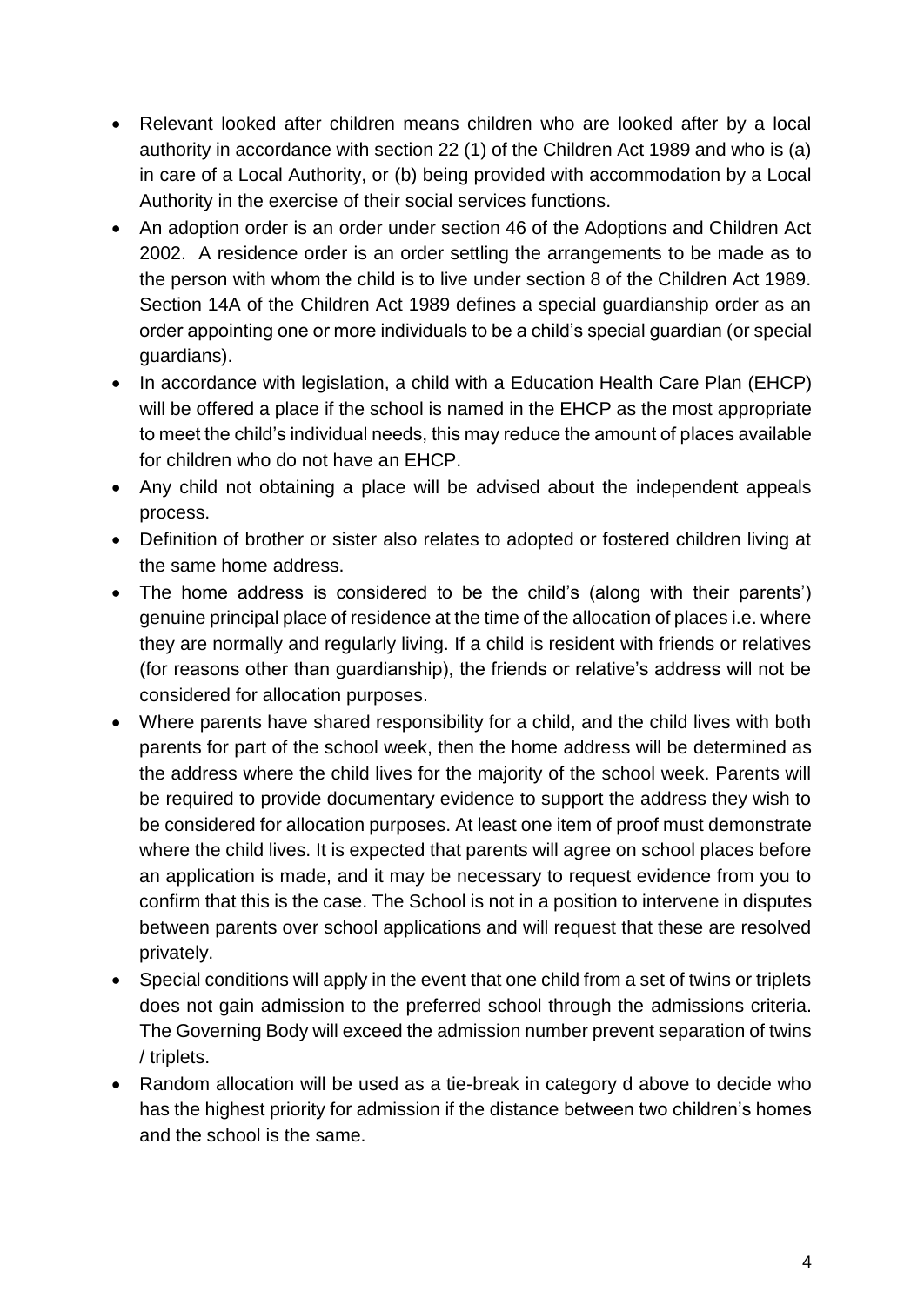# **Deferred Entry to Reception Class**

Parents have the right to retain a place offered and request that their child be admitted to Reception Class later during the 2019/2020 academic year or until the term in which the child reaches compulsory school age, if they so wish. Parents can also request that their child takes up the place part-time until the child reaches compulsory school age.

#### **Admission of children outside of their normal age group**.

Parents may seek a place for their child outside of their normal age group, for example, if the child is gifted and talented or has experienced problems such as ill health. Parents should make their application to The Governing Body setting out the reasons why they believe their child should be taught outside of their chronological age group.

In addition, the parents of summer born children may choose not to send that child to school until the September following their fifth birthday and may request that they are admitted out of their normal age group – to reception rather than year 1.

These parents will need to make an application alongside children applying at the normal age which should explain why it is in the child's best interest to be admitted outside of their normal age which should include information such as professional evidence as to why this is the case and why an exception should be made in the case of the child. A decision as to whether this is an appropriate course of action will be made by The Governing Body who will take into account the circumstances of the case.

Parents do not have the right to insist that their child is admitted to a particular year group.

# **Late Applications**

Preferences that are received after the closing date for receipt of applications will only be considered after applications that were received within the deadline have been dealt with.

There will, however, be exceptional circumstances in which a late application will be considered alongside those applications that were made within the deadline.

In each circumstance supportive documentary evidence must be provided by the parent / carer at the time of application.

# **Waiting Lists**

If the school is oversubscribed and children have been refused admission because other children have a higher priority for admission under the published admissions criteria, then those applicants who are unsuccessful will be asked if they wish to be placed on a waiting list.

Children on the waiting list will be ranked in accordance with the published admissions criteria and the list will operate from the point of allocation until the 31st August 2020. After this point the waiting list will no longer be in operation and places that become